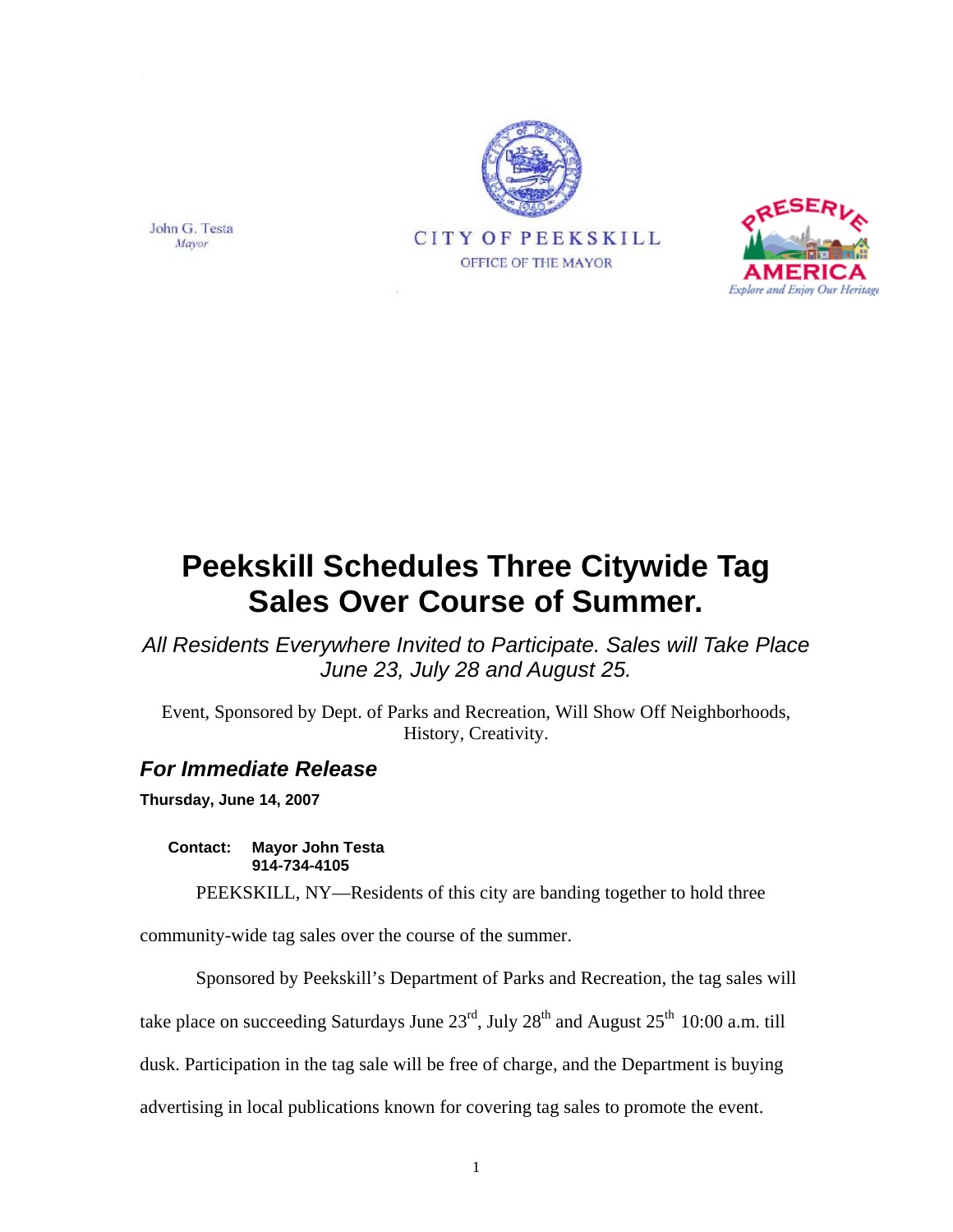There are numerous different goals behind the community-wide tag sales, says Mayor John Testa. One of the most important is to show off Peekskill. "Our city has some of the most historic and beautiful neighborhoods in the region," Testa says. "Holding these citywide tag sales is a great way to draw people in to these neighborhoods and give them a chance to see how beautiful and attractive they are."

That list, and a map of the community, will be posted on the city's web site. "This is a superb chance to show off Peekskill's many strengths. We are a community rich in history and diversity, so I'm sure there will be many great items to be found. And I'm sure this will be a great opportunity for people to visit some of our historic neighborhoods as well."

One of the oldest communities in the Hudson Valley, Peekskill was founded more than 350 years ago as a trading post by Jan Peek. In its heyday, the city was known as the "Gem of the Hudson" and produced hundreds of thousands of plows, cast iron stoves and other implements a year.

In recent years, Peekskill has celebrated its history by creating a Downtown Historic District, which encompasses much of its Arts District, and also naming the Nelson Avenue neighborhood residential area a Historic District. Many neighborhoods in Peekskill contain entire uninterrupted streets of historic buildings. Those who frequent Peekskill tag sales have found everything from beautiful antique tools to lovely clothing to kitchen appliances and historical materials.

Residents taking part in the community wide tag sale who want to get the greatest possible exposure should make sure to register with the Department of Parks and Recreation. Parks and Rec will keep a master list of all those taking part which will be

2